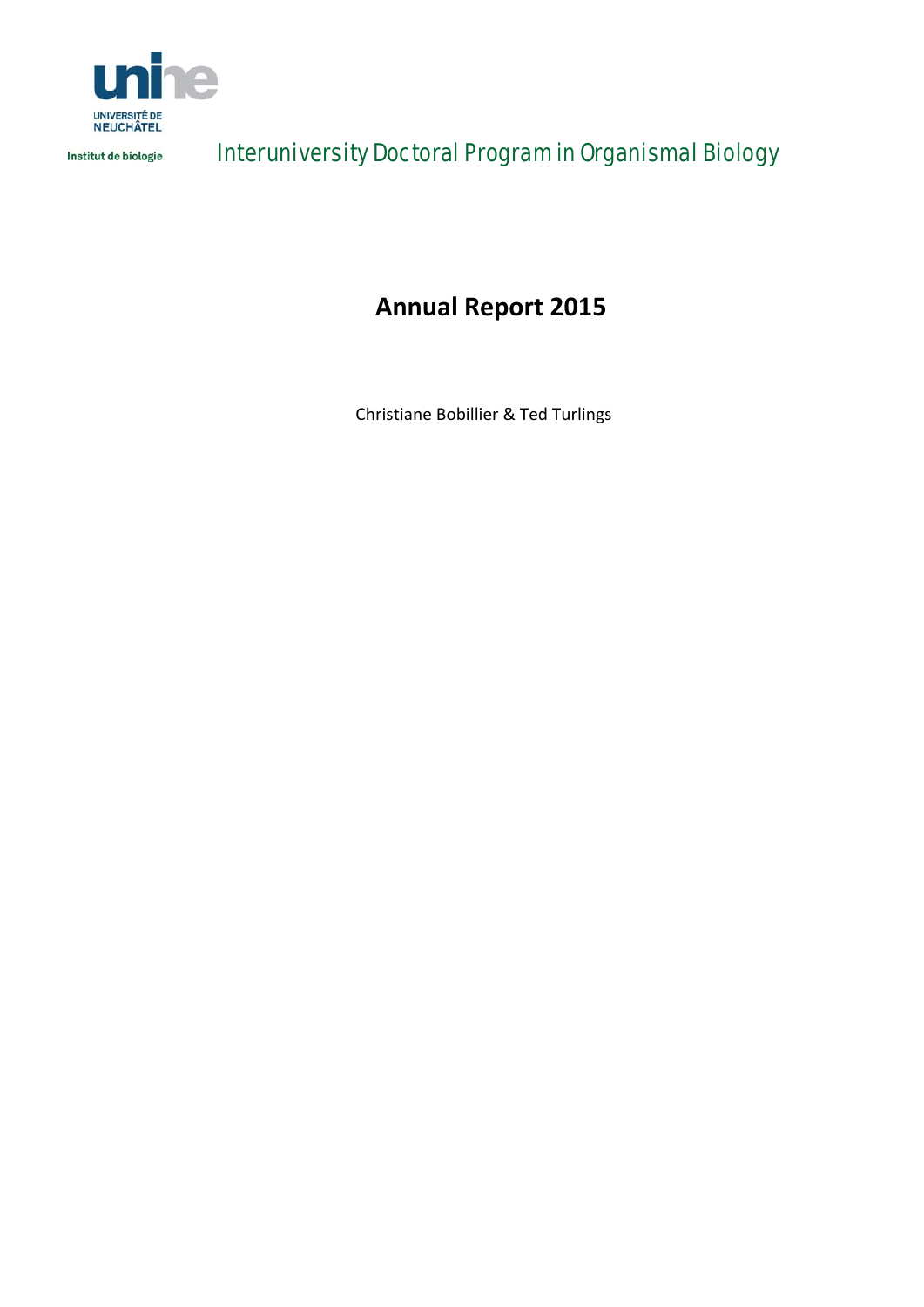At last count (end of December 2015), 97 PhD students were registered in the doctoral program. In 2015, 6 PhD students received their doctoral degree. The average duration of their doctoral thesis was 4 years and 3 months.

16 courses or workshops were offered (see Table), which were attended by a total of **313** participants (**80** % PhD students, **11** % post-docs or researchers, **9** % master students). Of the participants **53** % were from the University of Neuchâtel, **19** % from Geneva and Lausanne, **16** % from Bern and Fribourg, and **12** % from the other partner institutions (University of Zürich, ETH Zürich, Agroscope, etc.) and foreign institutions. Most of the courses were evaluated by the students, as indicated in the last column of the below table (highest possible note is 4.0). The results from the evaluations were sent to the course instructors and the information is used for the selection and improvement of future courses.

|  | Table: Activities of the doctoral program year 2015 |
|--|-----------------------------------------------------|
|  |                                                     |

| Activities 2014                                                                                                                          | Dates (2015)          | Duration [days] | <b>Speakers</b>                                             | Participants [nr] | redit points | ₹<br>Appreciation<br>max<br>$\dot{m}$ |
|------------------------------------------------------------------------------------------------------------------------------------------|-----------------------|-----------------|-------------------------------------------------------------|-------------------|--------------|---------------------------------------|
| <b>Communication activities</b>                                                                                                          |                       |                 |                                                             |                   |              |                                       |
| Planning a career strategy -<br>Part 1 - Networking & job<br>finding methodology                                                         | $3-4.3$               | 2               | P. Kraus (AHT' intermediation)                              | 17                | 1.0          | 3.6                                   |
| How to make scientific<br>presentations and posters<br>interesting                                                                       | $4 - 5.5$             | 2               | Jeremy N. McNeil (University of Western<br>Ontario, Canada) | 10                | 1.5          | 4.0                                   |
| Planning a career strategy -<br>Part 2 - Improving your CV<br>and practical training to meet<br>your future employer's<br>expectations - | 29-30.9               | $\overline{2}$  | P. Kraus (AHT' intermediation)                              | 15                | 1.0          | 3.7                                   |
| Scientific writing clinic - $a$<br>joint course with CUSO<br>Ecology and Evolution                                                       | 23.10, 6.11,<br>18.12 | 3               | M. Matter (HEG Fribourg), Jeannette<br>Regan (ZUW Uni Bern) | 12                | 2.0          | 4.0                                   |
| Write a review, write now!                                                                                                               |                       | 0.5             | Ph. Mayer, science-textflow, Winterthur                     | 16                | 0.5          | 3.7                                   |

| <b>Research tools</b>                                                                                      |                         |                |                                                                                                                                                                                                                                                                                                                                          |    |     |     |
|------------------------------------------------------------------------------------------------------------|-------------------------|----------------|------------------------------------------------------------------------------------------------------------------------------------------------------------------------------------------------------------------------------------------------------------------------------------------------------------------------------------------|----|-----|-----|
| Methods in animal<br>communication research –<br>Acoustic part                                             | 19.3                    | 1              | VIDEOS recorded from the course Methods in<br>animal communication research – calls, facial<br>expressions, gestures                                                                                                                                                                                                                     | 5  | 0.5 | 3.6 |
| Introduction to bioinformatics                                                                             | 6, 13, 20, 27.5,<br>3.6 | 5              | Thomas Junier (Thomas junier (at) unine.ch),<br>SIB Lausanne, Vital-IT group & Université de<br>Neuchâtel                                                                                                                                                                                                                                | 21 | 2.5 | 3.0 |
| An introduction to R.<br>Lausanne - in coll. with CUSO<br>Doctoral Program in Ecology<br>& Evolution       | $1-4.6$                 | $\overline{4}$ | Jérôme Goudet (Uni Lausanne)                                                                                                                                                                                                                                                                                                             | 25 | 2.0 |     |
| Phylogeography,<br>macroecology and<br>biogeography - a joint course<br>with CUSO Ecology and<br>Evolution | $9-11.6$                | 3              | Maria Aguilar (Uni Alberta, Canada), N.<br>Alvarez (Uni Lausanne), S. Dubey (Uni<br>Lausanne), Diego Fontaneto (National<br>Research Council, Verbania, I), Thierry Heger<br>(Uni British Columbia, Canada), Joaquin<br>Hortal (CSIC, Madrid, S), Enrique Lara, (Uni<br>Neuchâtel), David Mann (Royal Botanic<br>Garden Edinburgh, U.K.) | 27 | 1.5 | 3.4 |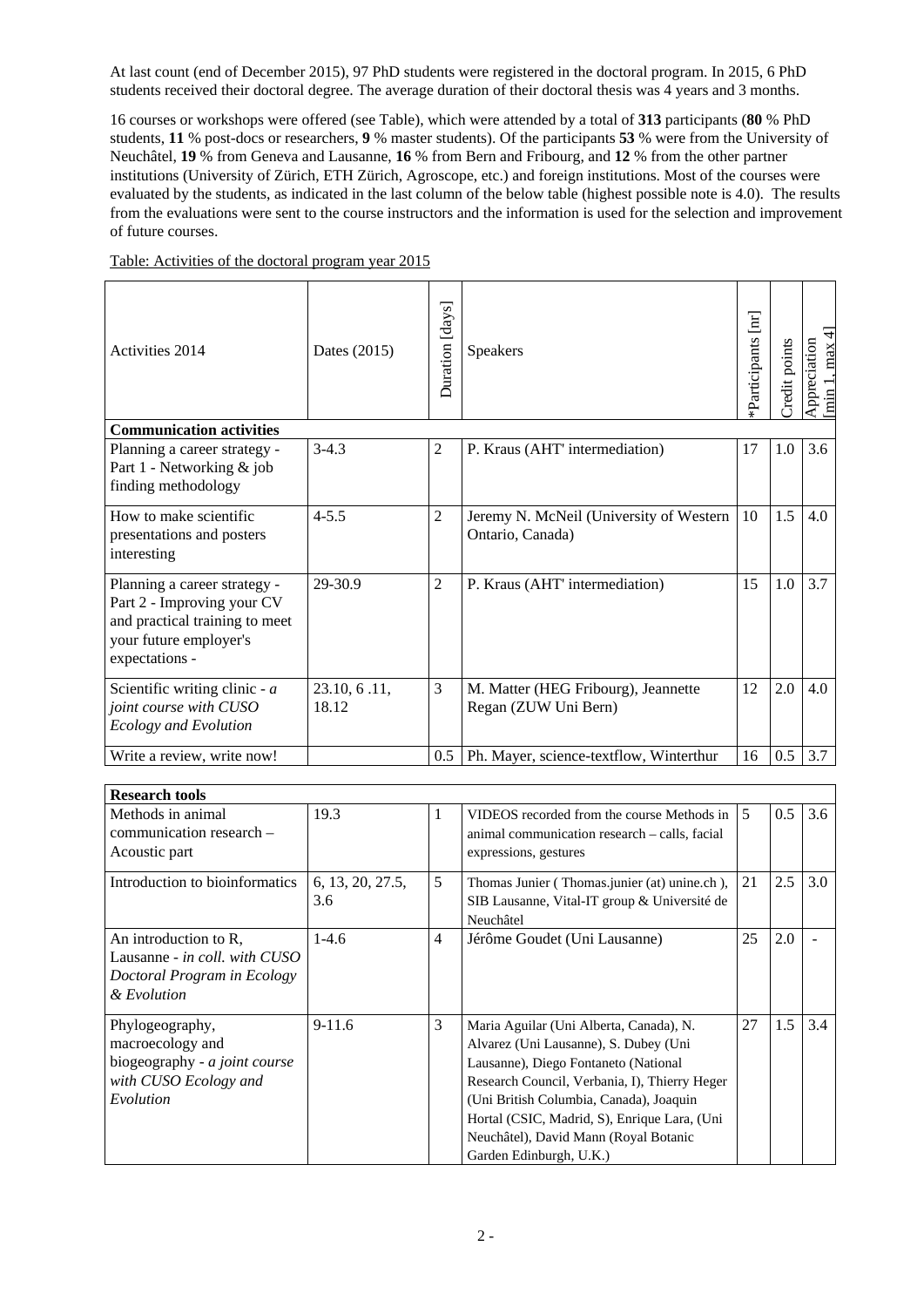| Biostatistics for non-<br>statisticians: good practices,<br>misuse and pitfalls  | 7.10       | Romain-Daniel Gosselin & Adin Ross-<br>Gillespie (Biotelligences LLC, Lausanne) | 20 | $\vert$ 3.3   |
|----------------------------------------------------------------------------------|------------|---------------------------------------------------------------------------------|----|---------------|
| Symposium in RNAseq data<br>gathering and analysis - a joint<br>course with CUSO | $2 - 3.11$ | Patrick S. Chain (Los Alamos National<br>Laboratory, USA),                      | 20 | $1.0 \pm 3.6$ |

| <b>Scientific topics</b>                                                                                                                                |           |                |                                                                                                                                                                                                                                                                       |    |            |     |
|---------------------------------------------------------------------------------------------------------------------------------------------------------|-----------|----------------|-----------------------------------------------------------------------------------------------------------------------------------------------------------------------------------------------------------------------------------------------------------------------|----|------------|-----|
| Forensic ecology - a joint<br>course with CUSO Doctoral<br>Program in Ecology &                                                                         | 18-19.2   | $\overline{2}$ | Jens Amendt (Institute of Legal Medicine,<br>Frankfurt, D), Wim Bert (Uni Gent, B),<br>Bertrand Fournier (Uni Montpellier 2, F),                                                                                                                                      | 16 | 0.5<br>1.0 | 3.7 |
| Evolution                                                                                                                                               |           |                | Maria Alejandra Perotti (Uni Reading, U.K.),<br>Hanne Steel (Uni Gent, B)                                                                                                                                                                                             |    |            |     |
| Phylogenomics: pitfalls and<br>benefits                                                                                                                 | 25-27.3   | 3              | Pascal-Antoine Christin (Uni Sheffield, UK),<br>Christophe Guyeux (Uni Franche-Comté, F),<br>Thomas Marcussen (Uni Oslo, N), Christian<br>Parisod (Uni Neuchâtel)                                                                                                     | 15 | 1.0<br>2.0 | 3.2 |
| Animal social networks in<br>behavioural research                                                                                                       | 27-28.4   | $\overline{2}$ | Iain Couzin (Princeton Uni, USA), Darren<br>Croft (Uni Exeter, UK), Will Hoppitt (Anglia<br>Ruskin Uni, UK), Julia Lehmann (Uni<br>Roehampton, UK), Andrew King (Swansea<br>Uni, UK), Cedric Sueur (IPHC, Strasbourg, F)                                              | 41 | 1.0        | 3.5 |
| Visions for a sustainable<br>agriculture - a joint course<br>with CUSO Doctoral Program<br>E&E and MPS                                                  | $4 - 7.5$ | 3.5            | Olivier Girardin (FRI), Michael Ilegems<br>(Kanamy), Ulrich Kuhlmann (CABI), Urs<br>Niggli (FibL), Guy Poppy (Uni Southampton,<br>UK), Johan Six (ETH-Zurich), Romano De<br>Vivo (Syngenta), Manuele Tamo (International<br>Institute of Tropical Agriculture, Benin) | 36 | 2.0        | 3.2 |
| Endosymbiotic organelles:<br>dynamics of mitochondria and<br>chloroplasts - a joint course<br>with CUSO Doctoral Program<br>in Molecular Plant Sciences | $3-4.9$   | $\overline{2}$ | Benoit Kornmann (ETH Zurich), Sally<br>Mackenzie (Uni Nebraska-Lincoln, USA),<br>Livia Merendino (CNRS, Grenoble, F), Eva<br>Nowack (Heinrich-Heine-Uni Düsseldorf, D),<br>André Schneider (Uni Bern), Francis-A.<br>Wollman (Uni Pierre et Marie Curie, Paris, F)    | 19 | 1.0<br>1.5 | 3.8 |

\* most of the course have a limited number of participants

## Supported registration fee or/and travel expenses at courses / workshops

| An introduction to R,<br>University of Fribourg                       | $12 - 14.1$ | 3 | 4 docs DP-biol | 18 | 1.0 |  |
|-----------------------------------------------------------------------|-------------|---|----------------|----|-----|--|
| Zurich Life Science Day 2015, 12.2<br>University of Zurich            |             |   | 1 doc DP-biol  |    |     |  |
| SeeDS: Present your thesis in<br>3 minutes! University of<br>Lausanne | 27.11       |   | 3 docs DP-biol | 30 | 0.5 |  |

Annual PhD students meeting 2015 - Novel Techniques in Science

The annual meeting of the doctoral program is organised by the PhD students themselves. This year the organizers were Christèle Borgeaud (University of Neuchâtel) and Olivier Hilfiker (University of Lausanne). The meeting took place on 26 May in Neuchâtel**.** Three invited speakers (Prof. Holger Puchta , Karlsruhe Institute of Technology (KIT), Germany, Prof. Serge Pelet , University of Lausanne, Switzerland, Prof. Ralph Schlapbach , Functional Genomics Center Zurich, ETH Zurich / University Zurich) gave a talk. A total of 56 PhD students attended the meeting. They presented the results of their research to their peers (18 posters presented and resumed with short 3 minutes presentation).